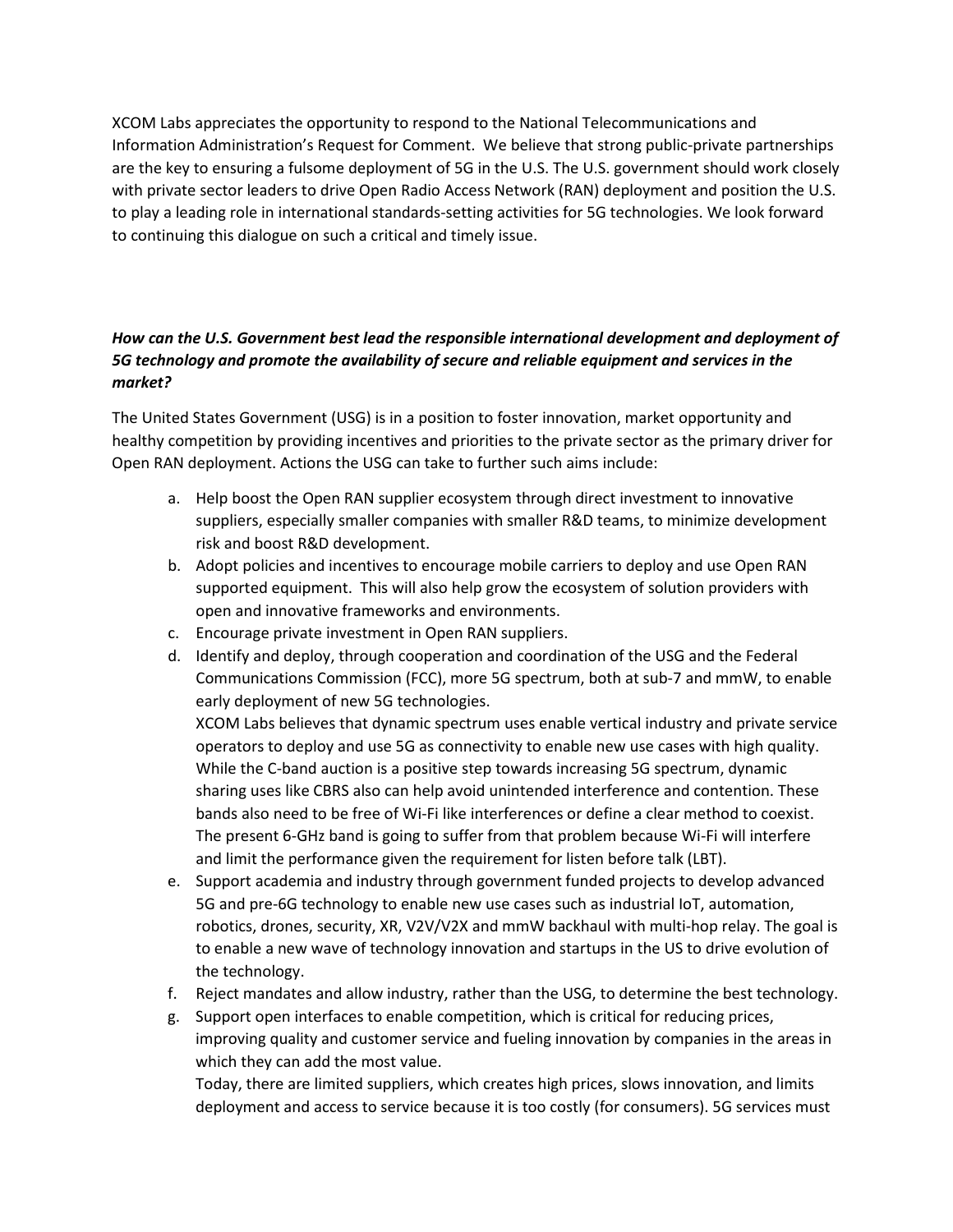be affordable to the consumer and the best way to drive prices down is by enabling competition throughout the 5G supply chain.

#### *How can the U.S. Government best encourage and support U.S. private sector participation in standards development for 5G technologies?*

Currently, the 5G standardization is primarily led by large standards setting bodies such as 3GPP and GSMA in Europe. Most of the participants are large companies and the rules are structured in a way that makes it very difficult for small companies to effectively participate and contribute technology even if it is superior to the technology contributed by large companies. The USG should advocate for changes to these rules that create a more level playing field for smaller, new entrants or the creation of alternative standards setting organizations with such rules/policies. These could focus, for example, on the development of a new set of complementary standards bodies that target private vertical industries such as industrial IoT, retail, education, agriculture, medicine, and satellite. This will motivate a larger portion of the private sector to actively participate.

Also, in order to build a more robust and diverse supply chain, the USG should support new innovative designers and suppliers through funded innovative research programs. By supporting the creation of open interface standards, which allow new functions to be more easily integrated into 5G networks, the market will drive innovation that will lead to network optimization and scale. The USG can best support this through incentives for the public and private operators to deploy such new innovations in their networks.

### *What tools or approaches could be used to mitigate risk from other countries' 5G infrastructure? How should the U.S. Government measure success in this activity?*

The government should use a risk-based approach and not outright ban infrastructure components from other countries. Critical software and hardware should be developed by US vendors when possible, but the hardware often can be safely manufactured/sourced from outside of the U.S. There should be a clearly outlined process to validate certain vendor components for core network (EPC, NGC), network management functions, centralized units (CU), distributed units (DU), switches and gateways, as well as associated chipsets from any country.

### *Are there market or other incentives the U.S. Government should promote or foster to encourage international cooperation around secure and trusted 5G infrastructure deployment?*

The USG should promote Open RAN, where open interfaces are critical to enable different components to work together in a transparent and well-defined manner, with data signaling between components carrying a well-defined format that can be monitored systematically. US companies should take a lead in Open RAN plugfests and IoDT activities.

# *What other actions should the U.S. Government take to fulfill the policy goals outlined in the Act and the Strategy?*

5G delivers very high-performance wireless access. To incent 5G adoption, the USG should equally be focused on, and supportive of, adoption of new services that demand this high-performance access.